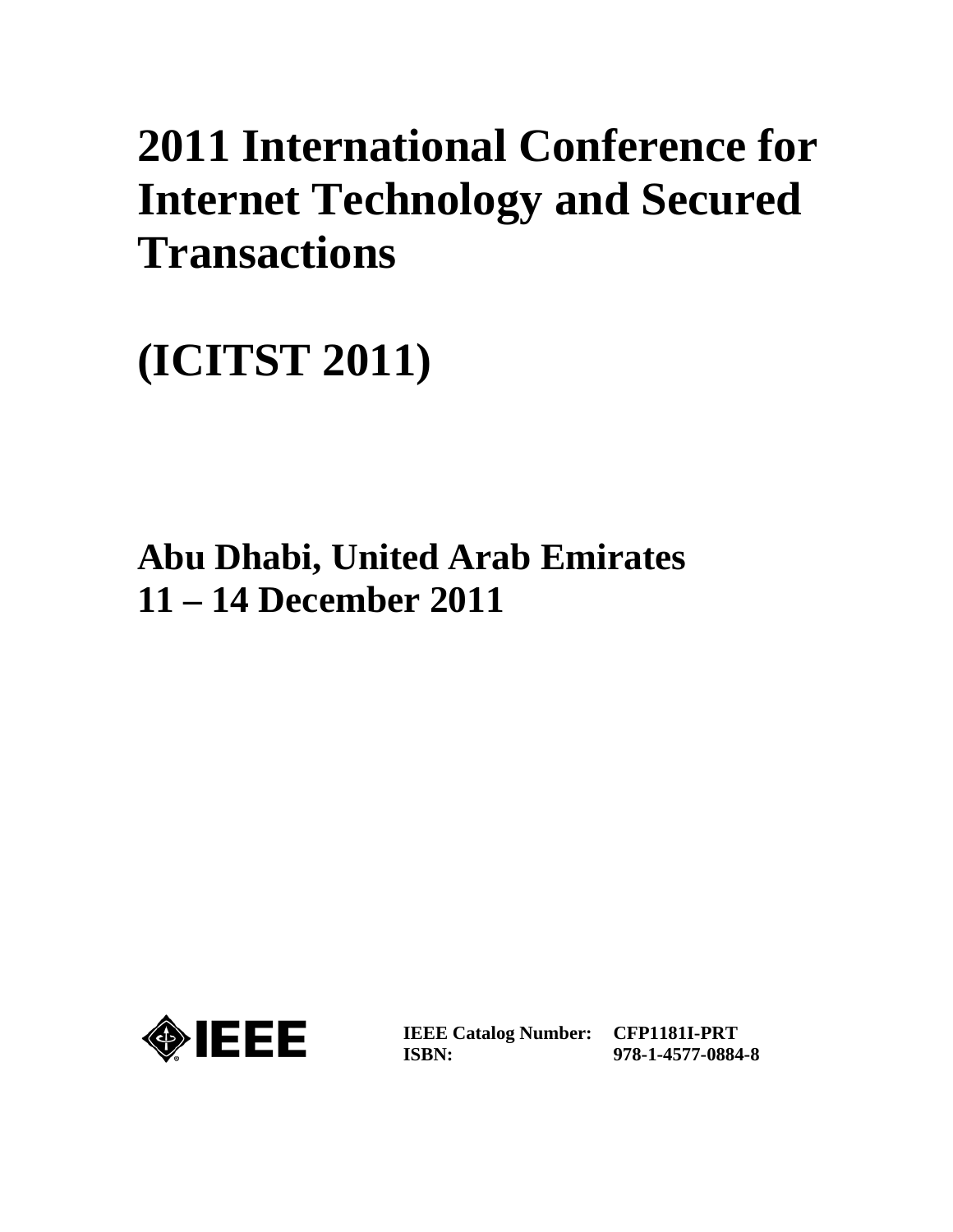# **Table of Contents**

## **Workshop 1: AlKindi Student Workshop on Cryptology (Part 1)**

| Hardware Implementations of Elliptic Curve Cryptography in Wireless Sensor Networks<br>(Hilal Houssain, Mohamad Badra, Turki F. Al-Somani)                                          | $1 - 6$   |
|-------------------------------------------------------------------------------------------------------------------------------------------------------------------------------------|-----------|
| Implementation of GF(2m) Elliptic Curve Cryptoprocessor on a Nano FPGA<br>(Turki F. Al-Somani, Hilal Houssain)                                                                      | $7 - 12$  |
| A Unified Countermeasure Against Side Channel Attacks on Cryptographic RFID<br>(Hamad Marzouqi, Mahmoud Al-Qutayri, Chan Yeob Yeun)                                                 | $33 - 18$ |
| Forensics and War-Driving on Unsecured Wireless Network<br>(Huwida Said, Mario Guimaraes, Noora Al Mutawa, Ibtesam Al Awadhi)                                                       | $19 - 24$ |
| FPGA Implementation of High Speed XTS-AES for Data Storage Devices<br>(Mohamed Elmoghany, Mohamed Diab, Moustafa Kassem, Mustafa Khairallah, Omar El Shahat, Wael<br>Sharkasy)      | $25 - 28$ |
| The Use of Boolean Functions in Stream Ciphers<br>(Muna Al Shehhi, Joonsang Baek, Chan Yeob Yeun)                                                                                   | $29 - 33$ |
| <b>Workshop 1:</b><br><b>AlKindi Student Workshop on Cryptology (Part 2)</b>                                                                                                        |           |
| On the Security of Inclusion or Omission of MixColumns in AES Cipher<br>(Khalfan AlMarashda, Yousuf AlSalami, Khaled Salah, Thomas Martin)                                          | $34 - 39$ |
| Study on Secret Sharing Schemes (SSS) and Their Applications<br>(Noura Al Ebri, Joonsang Baek, Chan Yeob Yeun)                                                                      | $40 - 45$ |
| Survey on Computationally Hard Problems and Their Applications to Cryptography<br>(Ameera Abdouli, Joonsang Baek, Chan Yeob Yeun)                                                   | $46 - 52$ |
| Survey on Certificateless Public Key Cryptography<br>(Hajer Al Housani, Joonsang Baek, Chan Yeob Yeun)                                                                              | $53 - 58$ |
| Anonymous Electronic Voting Protocol with Traceability<br>(Lezhen Ling, Junguo Liao)                                                                                                | $59 - 66$ |
| <b>Session 1</b><br><b>InfoSecurity: Virtualization and Chaos</b>                                                                                                                   |           |
| Understanding the Security Challenges of Virtualized Environments<br>(Fatma Ahmad Bazargan, Chan Yeob Yeun, Mohamed Jamal Zemerly)                                                  | $67 - 72$ |
| Synchronization Recovery of Chaotic Signal Through Imperfect Channel Using Optimization<br>Approach<br>(Amr Sayed Abdel Fattah, Salwa Elramly, Magdy Ibrahim, Ahmed A. Abdel-Hafez) | $73 - 78$ |
| Denoising Algorithm for Noisy Chaotic Signal by Using Wavelet Transform: Comprehensive Study<br>(Amr Sayed Abdel Fattah, Salwa Elramly, Magdy Ibrahim, Ahmed A. Abdel-Hafez)        | $79 - 85$ |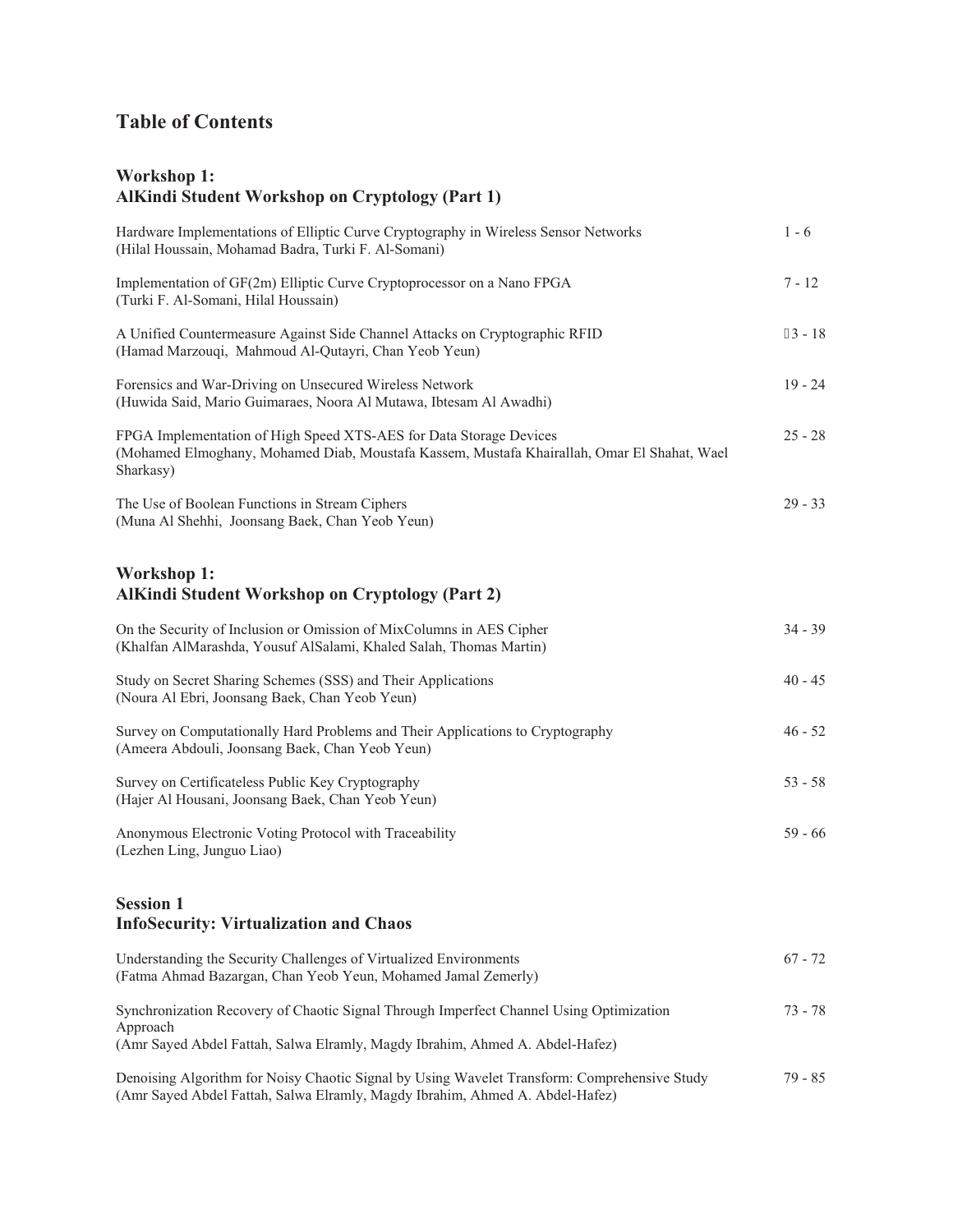#### **Workshop 2: International Workshop on Information Security, Theory and Practice (ISTP-2011) (Part 1)**

| Chaos Generation From 1D or 2D Circuits Including Switches<br>(Danièle Fournier-Prunaret, Pascal Chargé, Laura Gardini)                                         | $86 - 90$   |
|-----------------------------------------------------------------------------------------------------------------------------------------------------------------|-------------|
| Noise-resisting Ciphering Based on a Chaotic Multi-Stream Pseudo-Random Number Generator<br>(René Lozi, Estelle Cherrier)                                       | $91 - 96$   |
| Multicast Security Protocol Over Satellite DVB Based on Chaotic Sequences<br>(Kassem Ahmad, Bassem Bakhache, Safwan El Assad, Daniel Caragata, Maryline Chetto) | $97 - 102$  |
| <b>Workshop 3:</b><br><b>Cloud Applications and Security (CAS'11)</b>                                                                                           |             |
| A Secure Public Cloud Storage System<br>(SeongHan Shin, Kazukuni Kobara, Hideki Imai)                                                                           | $103 - 109$ |
| Dynamics of Trust in Clouds — Challenges and Research Agenda<br>(Imad Abbadi, Cornelius Namiluko)                                                               | $110 - 115$ |
| Secured Virtual Diffused File System for the Cloud<br>(Kheng Kok Mar)                                                                                           | $116 - 121$ |
| A Parameterized RBAC Access Control Model for WS-BPEL Orchestrated Composite Web<br>Services<br>(Nezar Nassr, Eric Steegmans)                                   | $122 - 127$ |
| Research, Design and Development Review of the Cloud Computing Management System<br>(CCMS)<br>(Glyn Hughes, Dhiya Al-Jumeily, Abir J Hussain)                   | $128 - 131$ |
| Security Concerns for Cloud Computing in Aircraft Data Networks<br>(Nitha Rachel Suresh, Suresh Mathew)                                                         | $132 - 136$ |
| <b>Workshop 4:</b><br>International Workshop on Distributed Systems: Security, Privacy and Trust<br><b>Challenges</b><br>$(DS: SPT - 2011)$                     |             |
| A Novel Key Establishment Scheme for Wireless Sensor Networks Based on Complex Network<br>Synchronization<br>(Bo Mi, Jianqiu Cao)                               | $137 - 141$ |
| Two Algorithms for Network Security Gradient Marking<br>(Xin Hu, Yonglin Sun, Yongjun Wang, Zhanrui Ren, Jie Liu)                                               | 142 - 147   |
| A Decentralized Access Control Mechanism Using Authorization Certificate for Distributed File<br>Systems<br>(Jumpei Arakawa, Koichi Sasada)                     | $148 - 153$ |
| A Survey on Space - Time & High-Rate Redundant<br>(Majid Bavafa, Zahra Taheri Hanjani, Neda Navidi)                                                             | $154 - 158$ |
| A New Perspective of Network Vulnerability Analysis Using Network Security Gradient<br>(Yonglin Sun, Yongjun Wang, Xin Hu, Zhanrui Ren, Jie Liu)                | $159 - 163$ |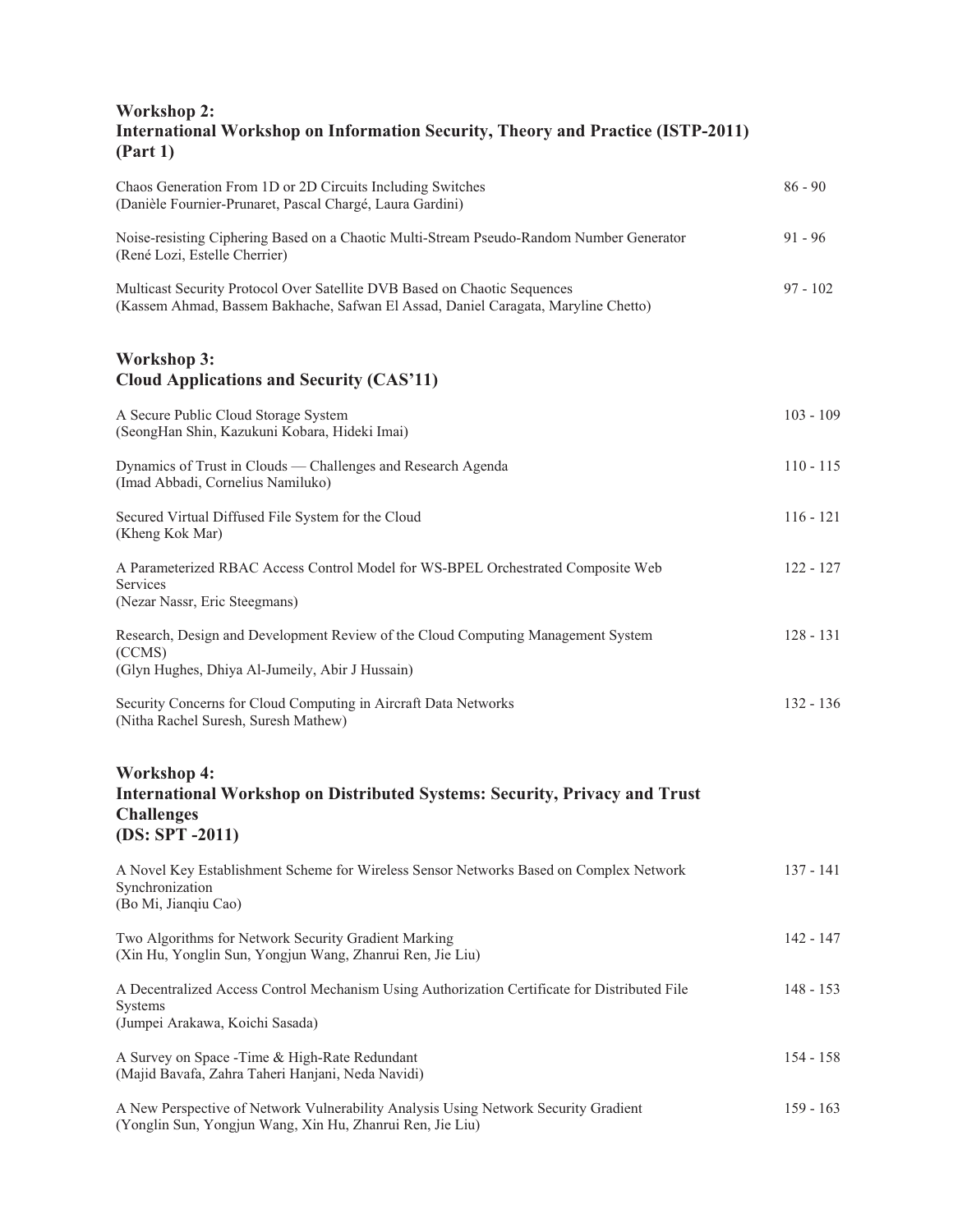| Automated Trust Negotiation in Identity Federations Using OWL-based Abduction of Missing | $164 - 169$ |
|------------------------------------------------------------------------------------------|-------------|
| Credentials                                                                              |             |
| (Martin Kuba)                                                                            |             |

#### **Session 2 InfoSecurity: Biometrics**

| An Automated System for Fingerprint Classification Using Singular Points for Biometric<br>Security<br>(Anam Tariq, M. Usman Akram, Shoab A. Khan)            | $170 - 175$ |
|--------------------------------------------------------------------------------------------------------------------------------------------------------------|-------------|
| Handwriting Dynamics as a Means of Authentication<br>(Pavel Lozhnikov, Oksana Chernikova)                                                                    | $176 - 179$ |
| Retinal Recognition: Personal Identification Using Blood Vessels<br>(Muhammad Usman Akram, Anam Tariq, Shoab A. Khan)                                        | $180 - 184$ |
| Fingerprint Templates with High Recognition Accuracy and High Security Generated by Discrete<br><b>Fractional Sine Transform</b><br>(Hiroyuki Yoshimura)     | $185 - 190$ |
| Dorsal Hand Vein Biometric Using Independent Component Analysis (ICA)<br>(Maleika Heenaye-Mamode Khan, Naushad Mamode Khan)                                  | $191 - 195$ |
| Multiple SEIMCHA: Multiple SEmantic IMage CAPTCHA<br>(Maryam Mehrnejad, Abbas Ghaemi Bafghi, Ahad Harati, Ehsan Toreini)                                     | $196 - 201$ |
| <b>Workshop 2:</b><br><b>International Workshop on Information Security, Theory and Practice (ISTP-2011)</b><br>(Part 2)                                     |             |
| Study of the Robustness of an Enhanced CSK System by Using the Extended Kalman Filter<br>(Léa Dominique Cot, Christian Bès)                                  | $202 - 207$ |
| FPGA Implementation of Cellular Automata Based Encryption Algorithm for Internet<br>Communications<br>(Petre Anghelescu, Silviu Ionita, Vasile-Gabriel Iana) | $208 - 213$ |
| Security Threats in Cloud Computing<br>(Farhan Bashir Shaikh, Sajjad Haider)                                                                                 | $214 - 219$ |
| Low Complexity High Security Image Encryption Based on Nested PWLCM Chaotic Map<br>(Hadi Abdlrudha, Qassim Nasir)                                            | $220 - 225$ |
| An Efficient and Secure SPN Cryptosystem Based on Chaotic Control Parameters<br>(Hassan Noura, Safwan El Assad, Calin Vladeanu, Daniel Caragata)             | $226 - 231$ |
| An EAP ID-Based Authentication Method for Wireless Networks<br>(Aymen Boudguiga, Maryline Laurent)                                                           | 232 - 239   |
| <b>Session 3:</b><br><b>IntAppTech Session: Internet Architecture</b>                                                                                        |             |
| Hop Count Variability<br>(Ayman Mukaddam, Imad H Elhajj)                                                                                                     | 240 - 244   |

Mailbook: A Social Network Against Spamming 245 - 249 (Dimitris Zisiadis, Spyros Kopsidas, Argyris Varalis, Leandros Tassiulas)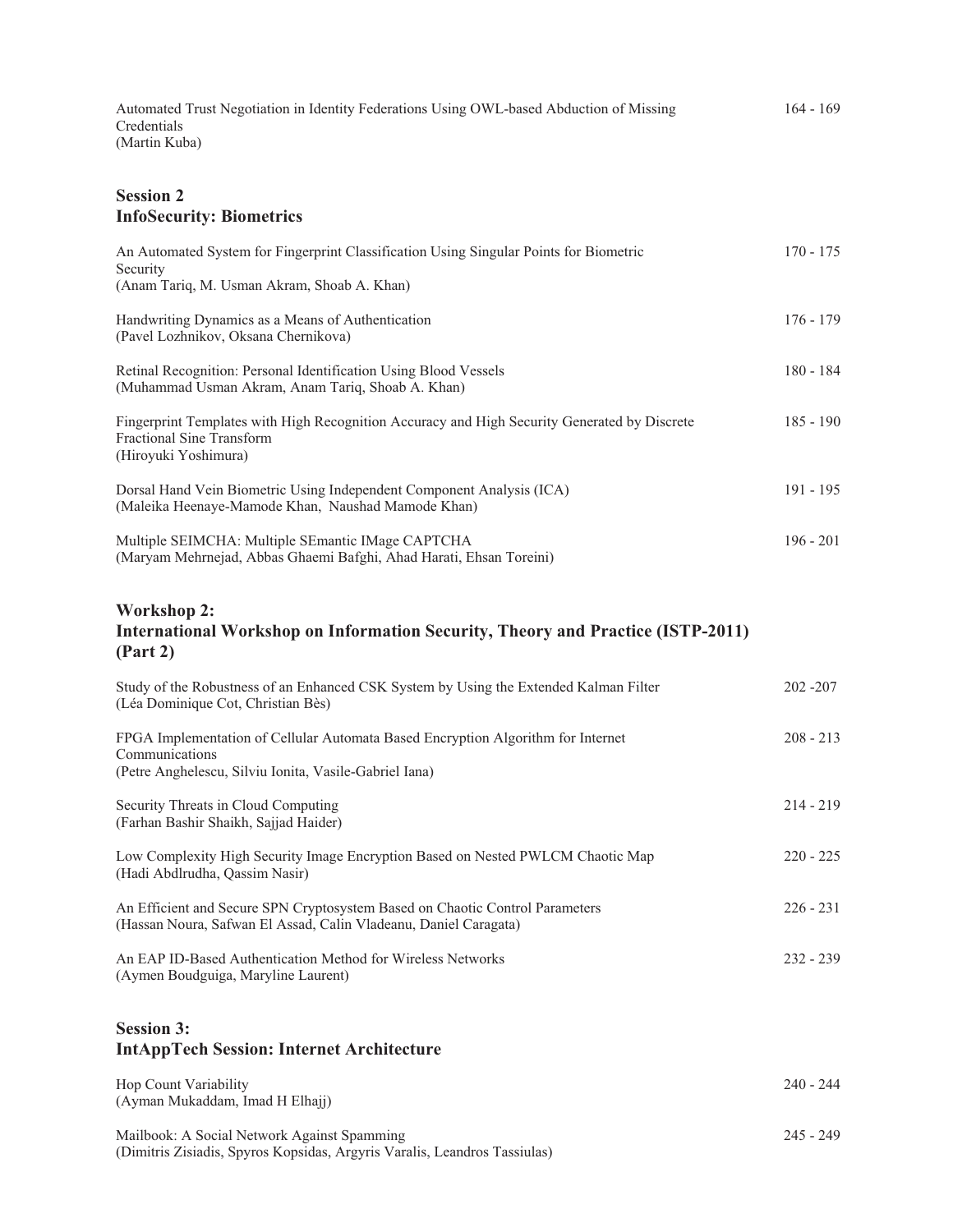| Designing a Hierarchical DHCP Server's Model to Automatically Provide Dedicated IP Address Anywhere<br>in the World with Mobility<br>(Asjad Amin, Haseeb Ahmed, Abubakar Rafique, Muhammad Junaid Nawaz, Muhammad<br>Salahudin, Zulfiqar Ahmed) | $250 - 253$ |
|-------------------------------------------------------------------------------------------------------------------------------------------------------------------------------------------------------------------------------------------------|-------------|
| Toward an Abstract Language on Top of XACML for Web Services Security<br>(Azzam Mourad, Hadi Otrok, Hamdi Yahyaoui, Lama Baajour)                                                                                                               | $254 - 259$ |
| A Thin Client Application Development Using OCL and Conceptual Schema<br>(Jane Saetent, Nattawut Vejkanchana, Suphamit Chittayasothorn)                                                                                                         | $260 - 265$ |
| Dynamically Complex System Using Adaptive Simulation for Interconnected Nodes<br>(Ramez Shamseldin)                                                                                                                                             | $266 - 273$ |
| <b>Session 4:</b><br><b>InfoSec: Secure Communications</b>                                                                                                                                                                                      |             |
| Reed-Muller Decoder with Associative Memories<br>(Laurentiu Ionescu, Constantin Anton, Ion Tutanescu, Alin Mazare, Gheorghe Serban)                                                                                                             | $274 - 277$ |
| UMTS Security: Enhancement of Identification, Authentication and Key Agreement Protocols<br>(Daniel Caragata, Safwan El Assad, Charles Shoniregun, Galyna Akmayeva)                                                                             | $278 - 282$ |
| A Record Composition/Decomposition Attack on the NDEF Signature Record Type Definition<br>(Muhammad Qasim Saeed, Colin Walter)                                                                                                                  | $283 - 287$ |
| Texture Analysis-Based Image Spam Filtering<br>(Basheer N. Al-Duwairi, Ismail Khater, Omar M Al-Jarrah)                                                                                                                                         | $288 - 293$ |
| Critical Infrastructure Protection Through Distributed Reactive Demand-Side Management<br>(Hanno Hildmann, Sébastien Nicolas, Fabrice Saffre)                                                                                                   | $294 - 301$ |
| Secure Delay-Tolerant Communications in the Presence of Oppressive Governments<br>(Soulaf Saab, Wassim Itani, Ayman Kayssi, Ali Chehab, Cesar Ghali)                                                                                            | $302 - 307$ |
| <b>Workshop 2:</b><br><b>International Workshop on Information Security, Theory and Practice (ISTP-2011)</b><br>(Part 3)                                                                                                                        |             |
| Mobile Adhoc Networks: A Simulation Based Security Evaluation and Intrusion Prevention<br>(Maitha Salem Al Mazrouei, Sundaravalli Narayanaswami)                                                                                                | $308 - 313$ |
| Securing Information Systems in Airports: A Practical Approach<br>(Arben Asllani, Amjad Ali)                                                                                                                                                    | $314 - 318$ |
| Synchronization of Sigma Delta Modulators<br>(Georgi Tsenov, Valeri M. Mladenov, Ina Taralova)                                                                                                                                                  | $319 - 322$ |
| Towards an Automatic Exploit Pipeline<br>(Jared D. DeMott, Richard J. Enbody, William F. Punch)                                                                                                                                                 | $323 - 329$ |
| Immunizing the SAODV Protocol Against Routing Information Disclosure<br>(Ayman Hanafy, Sherif Noureldin, Marianne Azer)                                                                                                                         | $330 - 334$ |
| A Novel Method in Fuzzy Data Clustering Based on Chaotic PSO<br>(Ehsan Toreini, Maryam Mehrnejad)                                                                                                                                               | $335 - 340$ |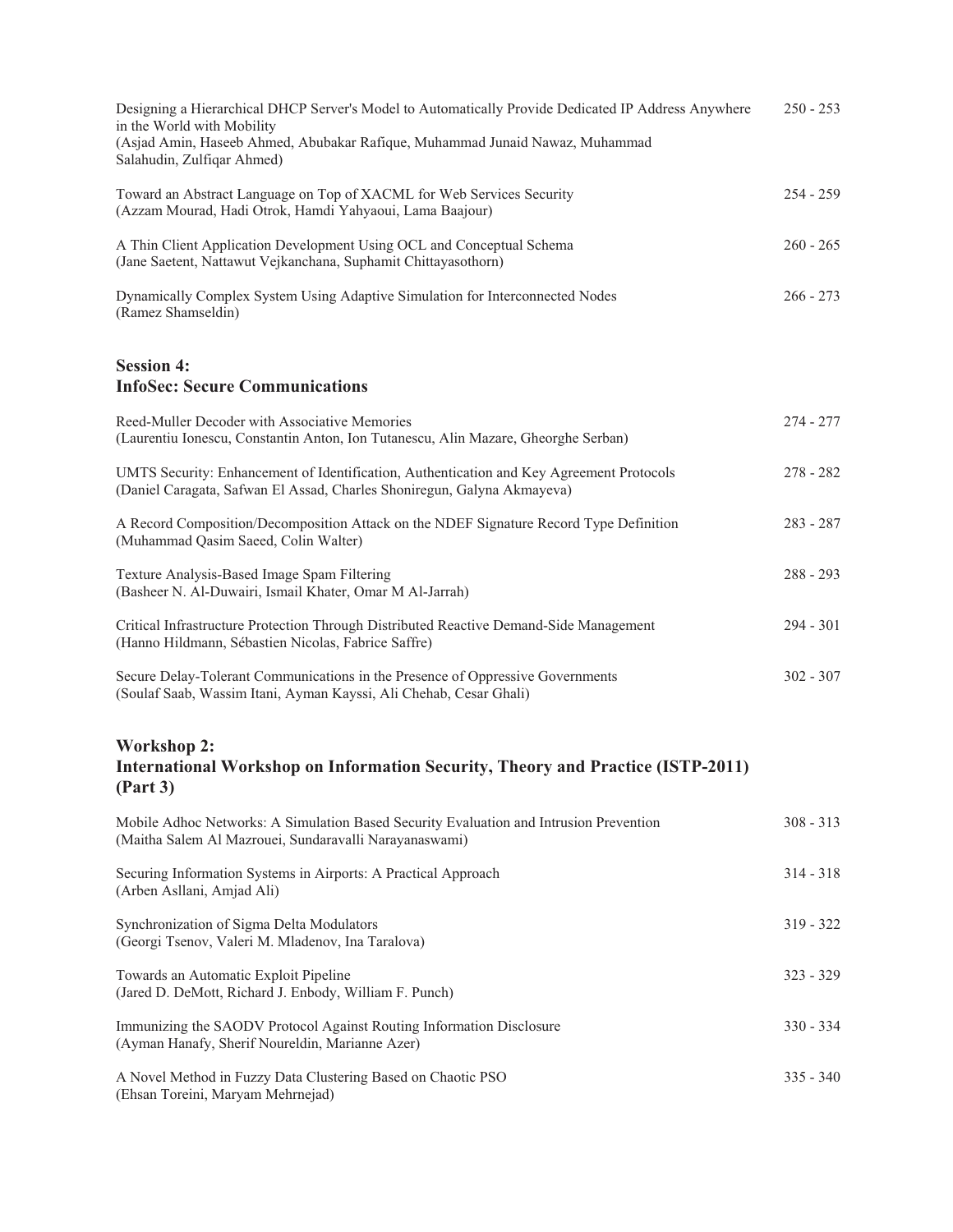# **Session 5: Ubi & Cloud Computing: Distributed Information Systems**

| Proximity Aware Overlays in Peer-to-Peer Networks<br>(Tina Francis)                                                                                                                           | $341 - 344$ |
|-----------------------------------------------------------------------------------------------------------------------------------------------------------------------------------------------|-------------|
| Performance Evaluation of Popular Cloud IaaS Providers<br>(Khaled Salah, M. Al-Saba, M. Akhdhor, O. Shaaban, M.I. Buhari)                                                                     | $345 - 349$ |
| Insiders Analysis in Cloud Computing Focusing on Home Healthcare System<br>(Imad Abbadi, Cornelius Namiluko, Andrew Martin)                                                                   | $350 - 357$ |
| <b>Evaluation of Popular Application Sandboxing</b><br>(Faisal Al Ameiri, Khaled Salah)                                                                                                       | $358 - 362$ |
| Mobile Arabic Sign Language<br>(Faisal Al Ameiri, Mohamed Jamal Zemerly, Mohamed Al Marzouqi)                                                                                                 | $363 - 367$ |
| Key Complication Procedure In Data Driven Ciphers Based on Controlled Substitution- Permutation<br>Networks<br>(George S. Oreku)                                                              | $368 - 372$ |
| <b>Session 6:</b><br><b>IntAppTech Session: Database and Knowledge Management</b>                                                                                                             |             |
| Using Keystroke-Level Model to Analyze IOS Optimization Techniques<br>(Umm-e-Laila, Syed Zain Ali Shah, Nadia Ishaque)                                                                        | $373 - 377$ |
| The Challenges of Arabic Language Use on the Internet<br>(Noora Albalooshi, Nader Mohamed, Jameela Al-Jaroodi)                                                                                | 378 - 382   |
| Design and Implementation of the Geo-Context Engine for Semantic Social Media Service<br>(Jong-Hoon Lee, Jung Tae Kim, Hoon-Ki Lee, Eui-Hyun Paik)                                            | $383 - 387$ |
| The Process of Summarization in the Pre-Processing Stage in Order to Improve Measurement of<br>Texts When Clustering<br>(Marcus Vinicius Guelpeli, Ana Cristina Garcia, António Horta Branco) | 388 - 395   |
| Real-Time Scheduling for Energy Harvesting Sensors<br>(Maryline Chetto, Hussein EL Ghor, Rafic Hage Chehade)                                                                                  | $396 - 402$ |
| A Process Framework for Securing an e-Learning Ecosystem<br>(Ponnapu Lakshmi Eswari)                                                                                                          | $403 - 407$ |

## **Session 7: InfoSec: Cyber Security**

| A Distributed Virtual Laboratory Architecture for Cybersecurity Training<br>(Christian Willems, Thomas Klingbeil, Lukas Radvilavicius, Antanas Cenys, Christoph Meinel) | $408 - 415$ |
|-------------------------------------------------------------------------------------------------------------------------------------------------------------------------|-------------|
| Mitigation of Spear Phishing Attacks: A Content-Based Authorship Identification Framework<br>(Mahmoud Khonji, Youssef Iraqi, Andrew Jones)                              | $416 - 421$ |
| Lexical URL Analysis for Discriminating Phishing and Legitimate E-Mail Messages<br>(Mahmoud Khonji, Youssef Iraqi, Andrew Jones)                                        | $422 - 427$ |
| Users' Perceptions on Mobile Devices Security Awareness in Malaysia<br>(Ahmed A. Sabeeh, Arash Habibi Lashkari)                                                         | $428 - 435$ |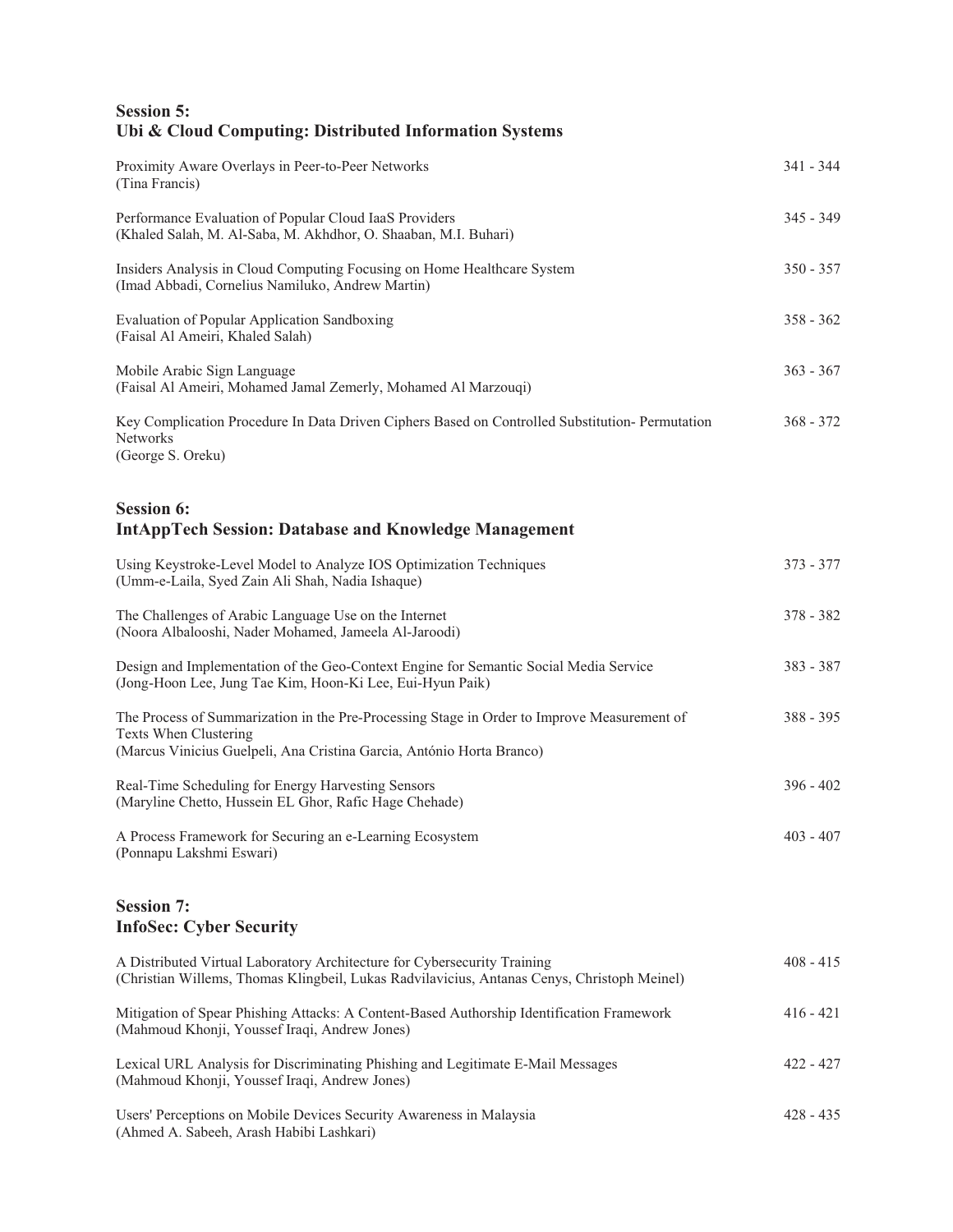| Propagation of Trust and Confidence Using Intervals<br>(Hassan Shakeri, Abbas Ghaemi Bafghi)                                                                         | $436 - 441$ |
|----------------------------------------------------------------------------------------------------------------------------------------------------------------------|-------------|
| Trapping and Analyzing Malicious VoIP Traffic Using a Honeynet Approach<br>(Markus Gruber, Florian Fankhauser, Stefan Taber, Christian Schanes, Thomas Grechenig)    | $442 - 447$ |
| <b>Session 8:</b><br><b>MultiMedia Session: Security and Intelligent Services</b>                                                                                    |             |
| Access Control and Content Authentication for Hybrid DVB-T2/P2P Broadcasting<br>(Jens Hasselbach, Patrick Aichroth)                                                  | $448 - 453$ |
| A General Attack Method for Steganography Removal Using Pseudo-CFA Re-interpolation<br>(Pradhumna Lal Shrestha, Michael Hempel, Tao Ma, Dongming Peng, Hamid Sharif) | $454 - 459$ |
| An Effective Hybrid Thresholding Technique for Degraded Documents Images Binarization<br>(Mohamed Zayed, Asma Ouari, Meriem Derraschouk, Youcef Chibani)             | $460 - 465$ |
| Pro-Active Multi-Agent Recommender System for Travelers<br>(Hend Al Tair, Mohamed Jamal Zemerly, Mahmoud Al-Qutayri, Marcello Leida)                                 | $466 - 471$ |
| A Policy Based Access Control Model for Web Services<br>(Hadiseh Seyyed Alipour, Mehdi Sabbari, Eslam Nazemi)                                                        | 472 - 477   |
| A Framework of VI-based Ranking and Recommendation of Web Services<br>(Gang Wang, Kunming Nie)                                                                       | $478 - 483$ |
| <b>Session 9:</b><br><b>RISC Session (Part 1)</b>                                                                                                                    |             |
| Ownership Transfer Protocol for RFID Objects Using Lightweight Computing Operators<br>(Nai-Wei Lo, Shiou-Huei Ruan, Tzong-Chen Wu)                                   | 484 - 489   |
| A Study on RFID Code Structure for Traceability System of Electric Vehicle Batteries<br>(Woo Ram Kim, Yoon Seok Chang)                                               | 490 - 494   |
| A PUF-Based Ultra-Lightweight Mutual-Authentication RFID Protocol<br>(Ramzi Bassil, Wissam El-Beaino, Ayman Kayssi, Ali Chehab)                                      | $495 - 499$ |
| Vulnerabilities in a New RFID Access Control Protocol<br>(Masoumeh Safkhani, Nasour Bagheri, Majid Naderi)                                                           | $500 - 503$ |
| A Decentralized Energy-Aware Key Management Scheme for Wireless Sensor Networks<br>(Salwa Adriana Saab, Ayman Kayssi, Ali Chehab)                                    | $504 - 508$ |
| Implementation of a Modified Lightweight Cryptographic TEA Algorithm in RFID System<br>(Mohamed B Abdelhalim, Mohamed El-Mahallawy, Mohammad Ayyad, Adel Elhennawy)  | $509 - 513$ |
| <b>Session 10:</b><br>Ubi & Cloud Computing: Novel Mechanisms and Applications                                                                                       |             |
| Encrypted Processes for Oblivious Data Retrieval<br>(Youssef Gahi, Mouhcine Guennoun, Zouhair Guennoun, Khalil El-Khatib)                                            | $514 - 518$ |
| Demand-Side Management for Air Conditioning                                                                                                                          | $519 - 524$ |

(Hanno Hildmann, Sébastien Nicolas, Fabrice Saffre)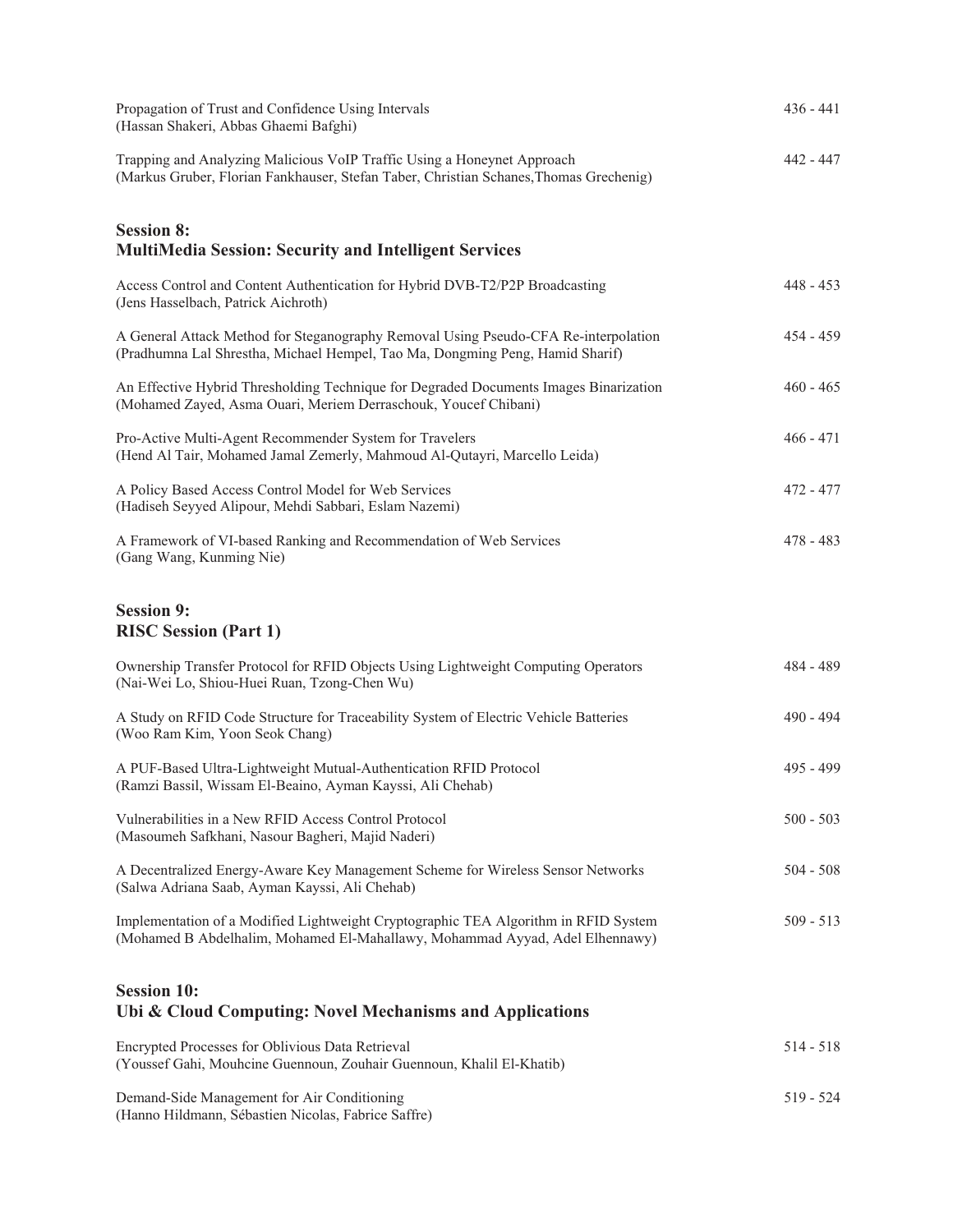| 2-Phase Optimization Method for Energy Efficient Scheduling of Virtual Machines in Cloud<br>Data Centers<br>(Mohammad Moein Taheri, Kamran Zamanifar)                                  | $525 - 530$ |
|----------------------------------------------------------------------------------------------------------------------------------------------------------------------------------------|-------------|
| Context-Aware Real-Time Framework for Local Collaboration<br>(Kris Scott, Rachid Benlamri)                                                                                             | $531 - 535$ |
| Virtual Cloud: Rent Out the Rented Resources<br>(Sheheryar Malik, Fabrice C. Huet)                                                                                                     | $536 - 541$ |
| Performace Evaluation of Relative Positioning Based on Low-cost GPS and VANET<br>(Hun-Jung Lim, Tai-Myoung Chung)                                                                      | $542 - 543$ |
| <b>Session 11:</b><br><b>IntAppTech Session: AI</b>                                                                                                                                    |             |
| A MILP Based Design Tool for FTTH Access Networks with Consideration of Demand Growth<br>(Kin Fai Poon, Anis Ouali)                                                                    | 544 - 549   |
| Behavioural Game AI - a Theoretical Approach<br>(Hanno Hildmann)                                                                                                                       | $550 - 555$ |
| Evaluating USARsim for Use in Fire Search and Rescue<br>(Amna AlDahak AlShamsi, Mohamed AlMarzouqi and Lakmal Seneviratne)                                                             | $556 - 561$ |
| An Application of Imperialist Competitive Algorithm to Solve the Quadratic Assignment Problem<br>(Ali Safari Mamaghani, Mohammad Reza Meybodi)                                         | $562 - 565$ |
| An Economical Mechanism for Multicasting of Content Among Servers of Hybrid CDN-P2P<br><b>Networks</b><br>(Mehran Garmehi, Morteza Analoui)                                            | $566 - 571$ |
| Policy Rule-Sets for Policy Based Systems<br>(Abdur Rahim Choudhary)                                                                                                                   | 572 - 577   |
| <b>Session 12:</b><br><b>InfoSec: Privacy and Data Security</b>                                                                                                                        |             |
| Formal Modeling and Verification of DLK Protocol<br>(Hussam Al-Hamadi, Chan Yeob Yeun, Mohamed Jamal Zemerly, Mahmoud Al-Qutayri, Amjad<br>Gawanmeh)                                   | $578 - 583$ |
| Privacy Enabled Web Service Access Control Using SAML and XACML for Home Automation<br>Gateways<br>(Markus Jung, Georg Kienesberger, Wolfgang Granzer, Martin Unger, Wolfgang Kastner) | 584 - 591   |
| Automated Healthcare Information Privacy and Security: UAE Case<br>(Mhamed Zineddine)                                                                                                  | 592 - 595   |
| Segmentation Based Encryption Method for Medical Images<br>(Ahmed Mahmood, Robert D. Dony)                                                                                             | $596 - 601$ |
| Privacy Requirements Specification for Digital Identity Management Systems Implementation:<br>Towards a Digital Society of Privacy<br>(Ghazi Ben Ayed, Solange Ghernaouti Hélie)       | $602 - 607$ |
| Encoding Default-Based SELinux-security Policy in Organization-Based Access Control Model<br>(Salem Benferhat, Khalid Bouriche, Mohamed Ouzarf)                                        | $608 - 613$ |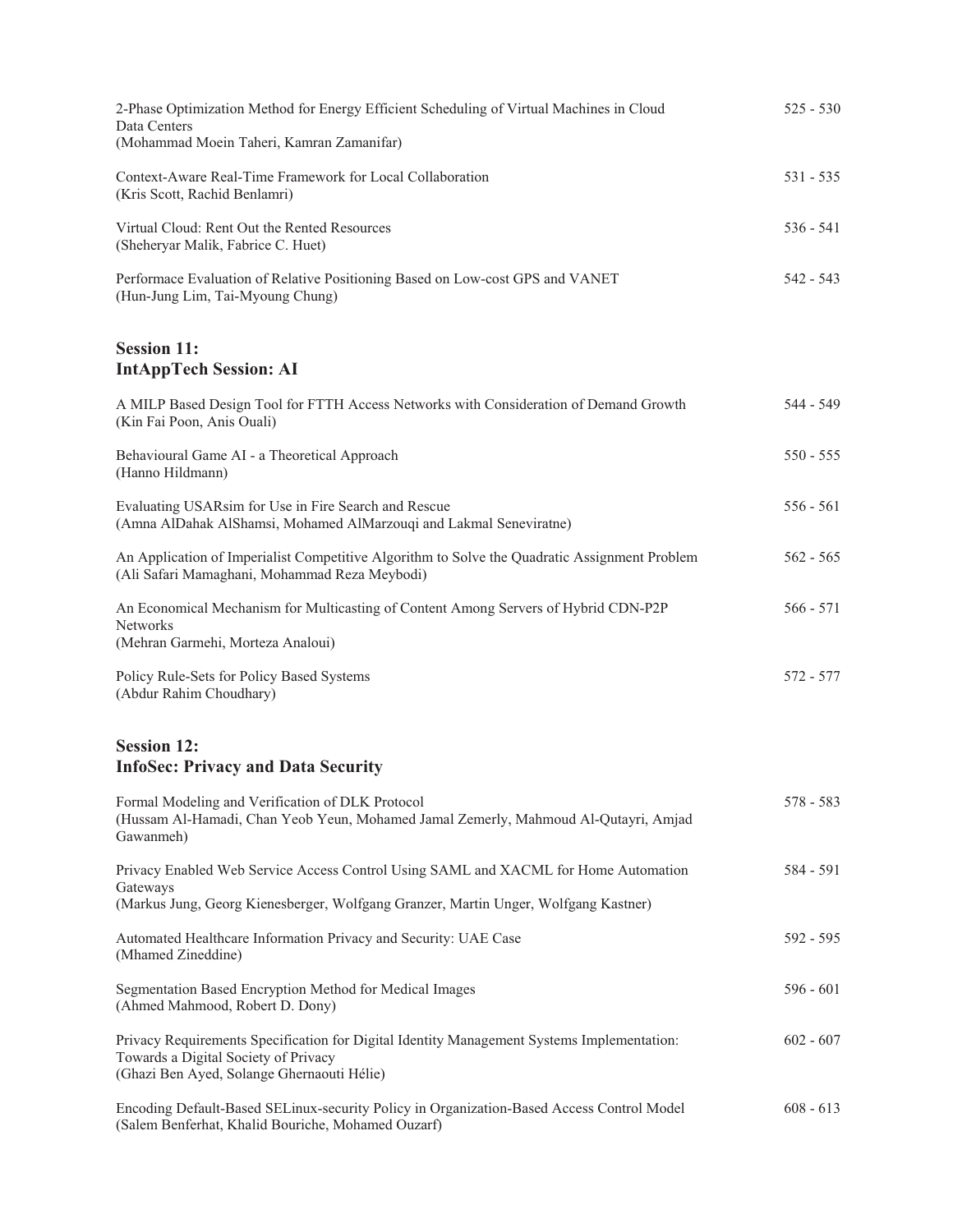# **Session 13: InfoSec: Network Security Issues and Protocols**

| Solutions to Security Issues with Legacy Integration of GSM Into UMTS<br>(Eric Southern, Abdelkader Ouda, Abdallah Shami)                                                                         | $614 - 619$ |
|---------------------------------------------------------------------------------------------------------------------------------------------------------------------------------------------------|-------------|
| A Real-Time Traffic Classification Approach<br>(Eduardo Rocha, Paulo Salvador, António Nogueira)                                                                                                  | $620 - 626$ |
| Network Behaviour Anomaly Detection Using Holt-Winters Algorithm<br>(Jarkko Ekberg, Jorma Ylinen, Pekka Loula)                                                                                    | $827 - 631$ |
| Security-Functionality Tradeoffs in IP Transition Phase<br>(Tomasz Bilski)                                                                                                                        | $632 - 638$ |
| A Note on Modified SET Protocol for Mobile Payment<br>(Devendra Mani Tripathi)                                                                                                                    | $639 - 641$ |
| Modeling and Verification of Firewall Configurations Using Domain Restriction Method<br>(Amjad Gawanmeh, Sofiene Tahar)                                                                           | $642 - 647$ |
| <b>Session 14:</b><br><b>MultiMedia Session: Web Mining and Information Systems</b>                                                                                                               |             |
| Design and Implementation of a Web Structure Mining Algorithm Using Breadth First Search<br>Strategy for Academic Search Application<br>(Sivaramakrishnan Jeyalatha, B Vijayakumar)               | $648 - 654$ |
| Location-based Personalized Social Media Service for the Smart Phone: Distributed Social<br><b>Contents Sharings</b><br>(Jung Tae Kim, Jong-Hoon Lee, Hoon-Ki Lee, Eui-Hyun Paik)                 | $655 - 659$ |
| XSLT Transformation Generating OWL Ontologies Automatically Based on XML Schemas<br>(Thomas Bosch, Brigitte Mathiak)                                                                              | $660 - 667$ |
| Modified Run Length Encoding Scheme with Introduction of Bit Stuffing for Efficient Data<br>Compression<br>(Asjad Amin, Haseeb Ahmad Qureshi, Muhammad Junaid, Muhammad Yasir Habib, Waqas Anjum) | $668 - 672$ |
| An Agent-Based Modeling Approach for Decision-Making in Gravity Irrigation Systems<br>(Salwa Belaqziz, Abdelaziz El fazziki, Mohamed Eladnani, Michel Le Page)                                    | $673 - 680$ |
| Identity Management Architecture for Integrated Personalized Service on TV<br>(Chigusa Yamamura, Kazuhiro Otsuki, Arisa Fujii, Kiyohiko Ishikawa)                                                 | $681 - 682$ |
| <b>Session 15:</b><br><b>RISC Session (Part 2)</b>                                                                                                                                                |             |
| On the Privacy of Two Tag Ownership Transfer Protocols for RFIDs<br>(Mohammad Reza Sohizadeh Abyaneh)                                                                                             | $683 - 688$ |
| Security Analysis of LMAP++, an RFID Authentication Protocol<br>(Masoume Safkhani, Nasour Bagheri, Majid Naderi, Somitra Kumar Sanadhya)                                                          | $689 - 694$ |
| Redundant Reader Elimination for Directional Antenna in RFID Systems<br>(Nazish Irfan, Mustapha C.E. Yagoub, Khalifa Hettak)                                                                      | $695 - 700$ |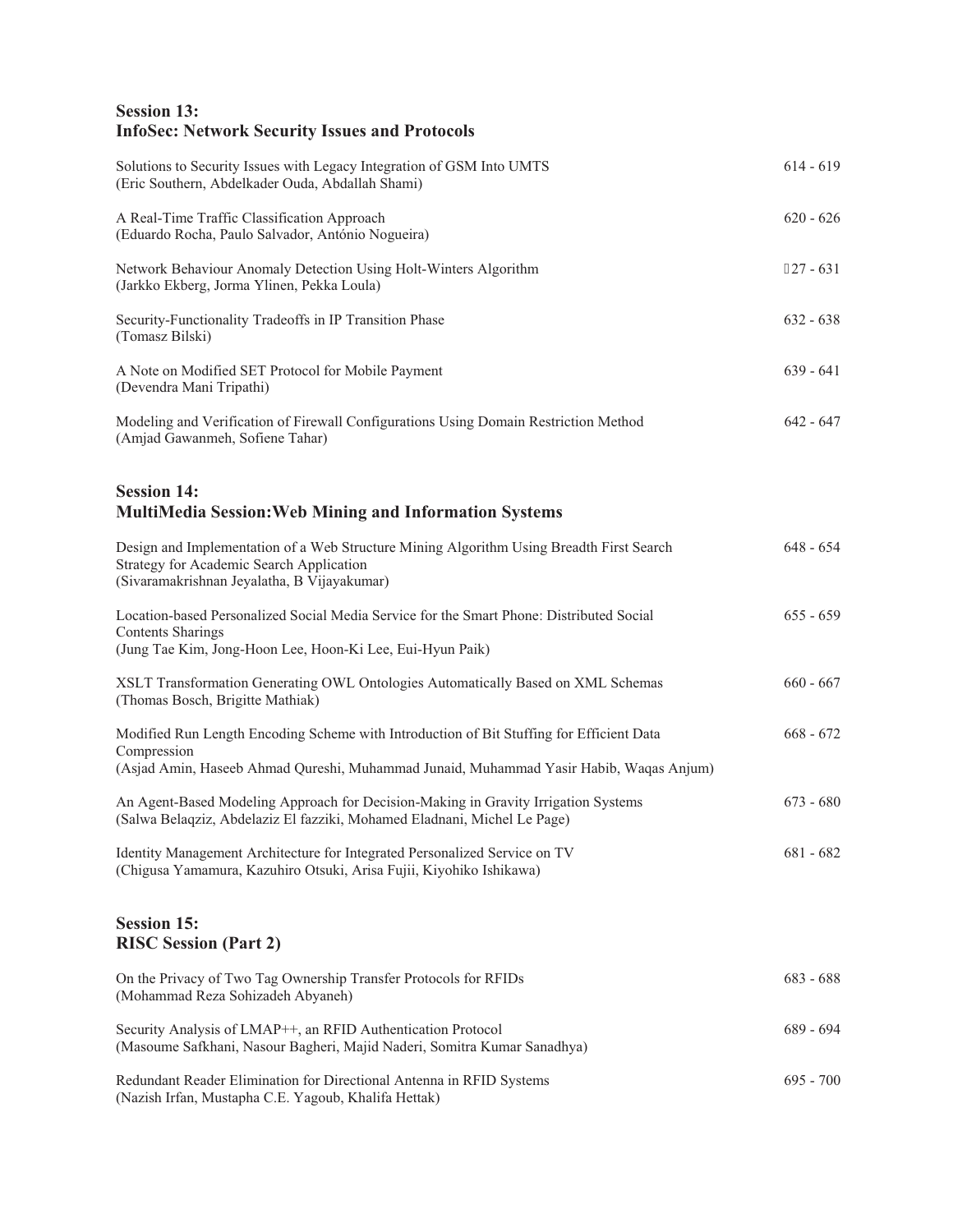#### **Session 16: Infonomics Session: e-Commerce, e-Society, e-Government**

| Technologies Enabling Sustainability in the Built Environment<br>(Mahmoud Alahmad, Muhammad Zulfiqar, Hosen Hasna, Timothy Wisnieski, Nasser Aljuhaishi,<br>Hamid Sharif)        | $701 - 706$                                                                |
|----------------------------------------------------------------------------------------------------------------------------------------------------------------------------------|----------------------------------------------------------------------------|
| Desktop Search Engines - a State of the Art Comparison<br>(Bernd Markscheffel, Daniela Büttner, Daniel Fischer)                                                                  | $707 - 712$                                                                |
| A-CitizenMobile: A Case Study for Blind Users<br>(Flávio Dumortout de Mendonça Júnior, Daniela Gorski Trevisan, Thiago Cortat Tavares, José Luiz<br>Nogueira)                    | $713 - 717$                                                                |
| Education Beyond the Cloud: Anytime-anywhere Learning in a Smart Campus Environment<br>(Benjamin Hirsch, Jason W.P. Ng)                                                          | $718 - 723$                                                                |
| The use of detection systems to improve the quality of the Italian Public Administration<br>(Arianna Del Soldato, Pasquale Lazzareschi, Maurizio Martinelli, Giuseppe Vasarelli) | $724 - 725$                                                                |
| E-banking in Morocco: Study of Some Specifying Factors<br>(Hicham Sadok)                                                                                                         | $726 - 731$                                                                |
| <b>Session 17:</b><br>InfoSec: Privacy and Data Security & Organization                                                                                                          |                                                                            |
| SeKMAC: A Secure Model for Key Management and Access Control in Cryptographic File System<br>(Farshad Rahimiasl, Reza Azmi)                                                      | $732 - 737$                                                                |
|                                                                                                                                                                                  | $\overline{a}$ $\overline{a}$ $\overline{a}$ $\overline{a}$ $\overline{a}$ |

| Systematic Literature Review of Virtual Role<br>(Sami Noponen, Jarno Salonen, Hanna-Miina Sihvonen, Taina Kurki)                       | $738 - 743$ |
|----------------------------------------------------------------------------------------------------------------------------------------|-------------|
| An Event Pattern Language for Runtime Monitoring Based on AOP<br>(Xian Zhang, Martin Leucker, Wei Dong)                                | 744 - 751   |
| Extrapolating Security Requirements to an Established Software Process: Version 1.0<br>(Galoh Rashidah Haron, Ng Kang Siong)           | 752 - 757   |
| Temporal Context in Multilevel Access Control Model<br>(Narhimene Boustia, Aicha Mokhtari)                                             | $758 - 763$ |
| Trust-Based Access Control for XML Databases<br>(Norah Farooqi, Siobhán North)                                                         | 764 - 765   |
| <b>Session 18:</b><br><b>InfoSec: MANET and Forensics</b>                                                                              |             |
| Digital Forensics Education in UAE<br>(Hanan Yousef Al Obaidli, Asif Iqbal)                                                            | $766 - 770$ |
| Forensic Artifacts of Facebook's Instant Messaging Service<br>(Noora Al Mutawa, Ibtesam Al Awadhi, Ibrahim Baggili, Andrew Marrington) | 771 - 776   |
| Quaternary Privacy-Levels Preservation in Computer Forensics Investigation Process                                                     | 777 - 782   |

(Waleed Halboob, Muhammad Abulaish, Khaled S. Alghathbar)

A Robust Watermarking Scheme for Relational Databases 783 - 790 (Theodoros Tzouramanis)